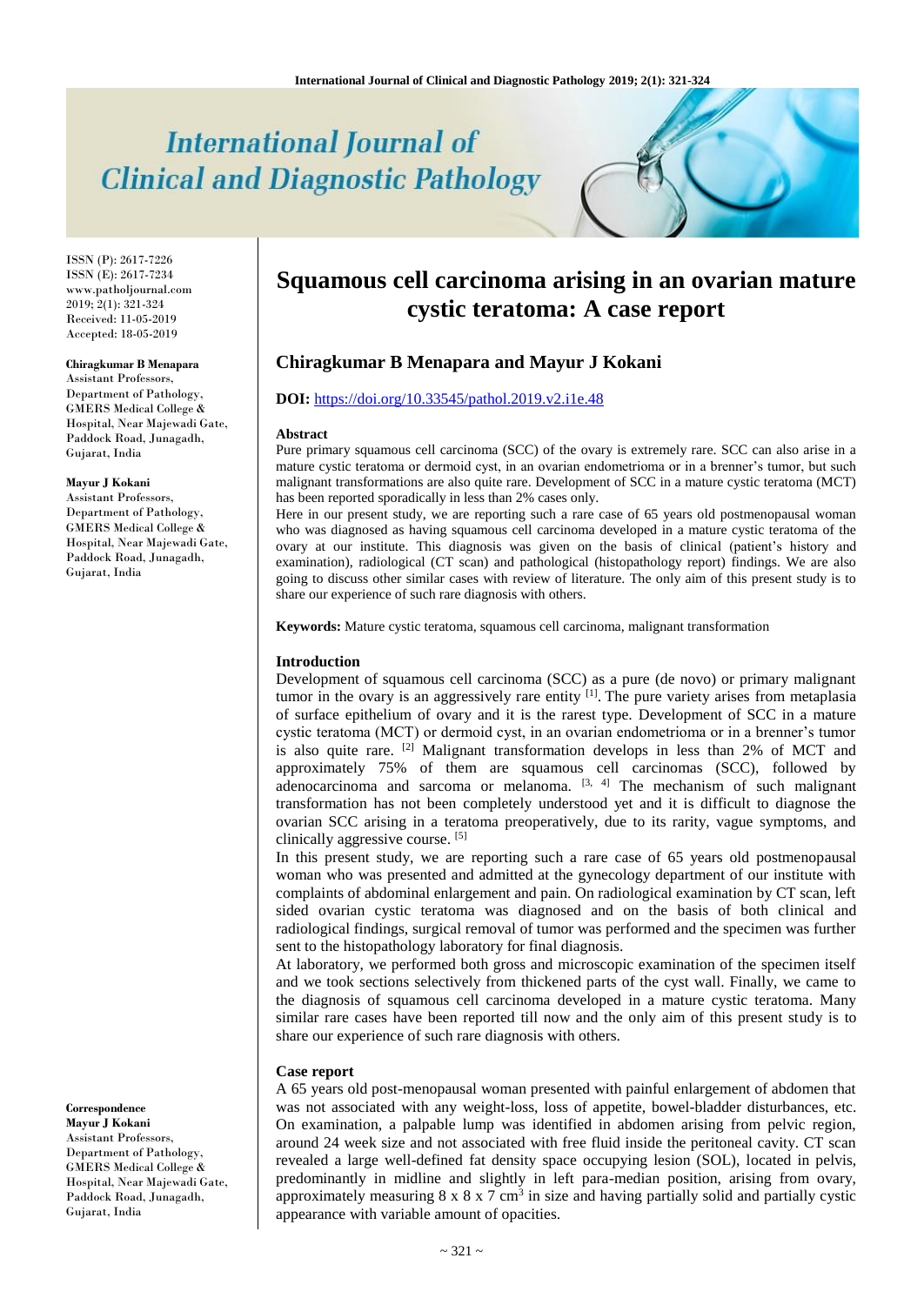Few septations as well as foci of calcification were also noted within the lesion. Patient's serum CA125 level was 12.58 U/ml (within normal range or limit). So, provisional and pre-operative diagnosis of Mature Cystic Teratoma (MCT) or Dermoid Cyst was established.

Gross examination of surgical pathology specimen revealed a grayish white cystic soft tissue mass approximately measuring  $8 \times 8 \times 7$  cm<sup>3</sup> in size with smooth and uniform outer surface. On cutting, putty like foul smelling material admixed with a tuft of hair was identified. Cyst-wall thickness was variable and thickened areas were quite identifiable. (Figure no.1)



**Fig 1:** Gross appearance of specimen with a tuft of hair and thickened part of the cyst wall (black arrow)



**Fig 2:** Photomicrograph showing normal ovarian stromal tissue admixed with foci or islands of malignant looking squamous epithelial cells (H & E stained section, low power magnification)

Microscopic examination of H & E stained sections revealed normal ovarian stromal tissue admixed with islands of malignant looking squamous epithelial cells (Figure no. 2 & 3). At places, excessive keratinization and keratin pearl formation were also evident (Figure no.4). Occasionally, normal looking stratified squamous epithelium and dermal appendages like sebaceous glands, hair follicles, etc. were also evident. Finally, the diagnosis of Squamous Cell Carcinoma (SCC) with Mature Cystic Teratoma (MCT) was established.



**Fig 3:** Photomicrograph showing normal ovarian stromal tissue admixed with foci or islands of malignant looking squamous epithelial cells (H & E stained section, low power magnification)



**Fig 4:** Photomicrograph showing foci or islands of malignant looking squamous epithelial cells with excessive keratinization and keratin pearl formation (H & E stained section, low power magnification)

#### **Discussion**

At our department, we have reported a total number of 60 cases of ovarian neoplasms over a period of 4 years. Out of them, mature cystic teratoma or dermoid cyst constitutes a total number of 15 cases (25%). Age-wise distribution of these cases is mentioned below in table no.1.

**Table 1:** Age-wise distribution of cases of Mature Cystic Teratoma

| Age-group (in years) | <b>Number of cases</b> |
|----------------------|------------------------|
| $20 - 29$            | 02                     |
| 30-39                | 05                     |
| $40 - 49$            | 05                     |
| 50-59                |                        |
| 60-69                | 02                     |
| <b>TOTAL</b>         |                        |

So, we can say that mature cystic teratoma can occur at any age. It can also be seen among post-menopausal & elderly females (above 60 years). In our present case-study, age of the patient herself is 65 years. Comparison of age of occurrence with that of other similar studies is mentioned below in table no. 2.

|  |                                            | Table 2: Comparison of age of occurrence of malignant transformation in mature cystic teratoma (MCT) among different studies |  |
|--|--------------------------------------------|------------------------------------------------------------------------------------------------------------------------------|--|
|  | ים ג'ורג' ים דר ויינו מידוד ויינו המידוד ו |                                                                                                                              |  |

| Name of the study                  | <b>Year of publication</b> | <b>Numbers of cases reported</b> | Age of occurrence            |
|------------------------------------|----------------------------|----------------------------------|------------------------------|
| Santwani PM et al. [6]             | 2008                       | 01                               | 40 years                     |
| Gupta V et al. [10]                | 2009                       | 02                               | 30 years, 65 years           |
| Bashyal R et al. [3]               | 2012                       | 03                               | 33 years, 51 years, 60 years |
| Suna Avc1 et al. [9]               | 2012                       | 01                               | 52 years                     |
| Gupta N et al. [4]                 | 2014                       | 01                               | 65 years                     |
| Ranu Patni [11]                    | 2014                       | 01                               | 53 years                     |
| Mardi K et al. [12]                | 2014                       | 01                               | 68 years                     |
| Yarmohammadi H et al. [13]         | 2014                       | 01                               | 48 years                     |
| Rekhi B et al. <sup>[14]</sup>     | 2015                       | 12                               | Median age $=$ 49 years      |
| Sharma S <i>et al.</i> $[1]$       | 2015                       | 01                               | 66 years                     |
| Abhilasha N et al. [8]             | 2016                       | 10                               | Median age $= 53.5$ years    |
| Srivastava H et al. <sup>[2]</sup> | 2017                       | 01                               | 30 years                     |
| Goudeli C et al. $[7]$             | 2017                       | 01                               | 54 years                     |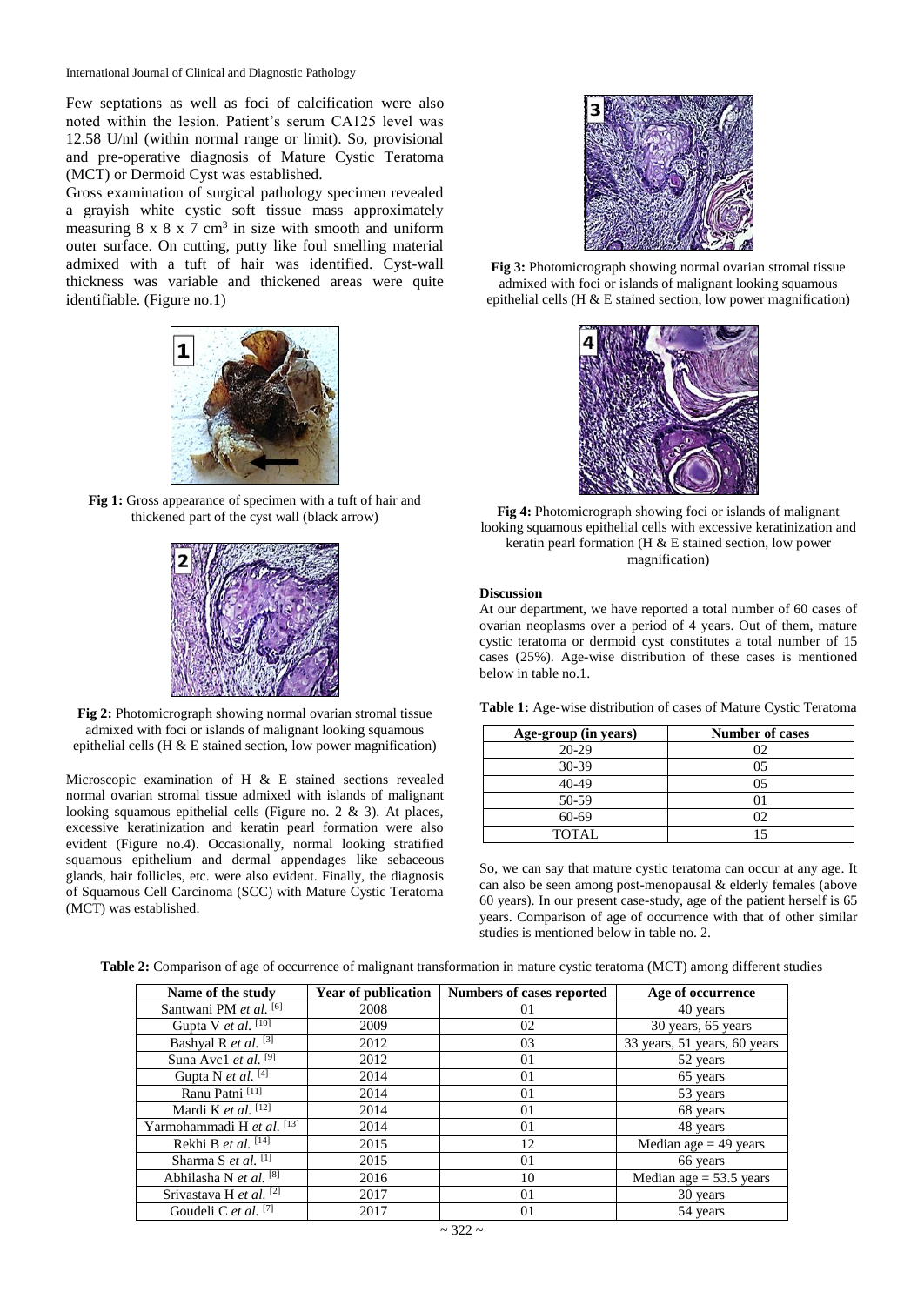International Journal of Clinical and Diagnostic Pathology

| $[5]$<br>Indulkar ST<br>$C^{\mathsf{T}}$<br>et al. | 2018 | vι | vears<br>4U |
|----------------------------------------------------|------|----|-------------|
| $[15]$<br>$\sim$<br>Maharian S                     | 2019 | vι | vears<br>45 |
| . Studv<br>Present                                 | 2019 | vι | vears<br>υJ |

From the data mentioned above in table no.2, it is obvious that malignant transformations in a mature cystic teratoma are commonly found among middle aged & elderly females (around & beyond 50 years of age). In other words, we can say that peri menopausal & post-menopausal women are more prone to develop such transformations.

In our present study, painful enlargement or distension of abdomen is the presenting complaint of the patient herself. Similar complaints have been reported in other case studies also like those done by Bashyal R *et al* [3], by Gupta N *et al* [4], by Santwani PM *et al* [6], etc. Some authors also reported other complaints like constipation, loss of appetite, loss of weight, low grade fever, etc. (e.g. Goudeli C *et al* [7]) Yarmohammadi H *et al* [13] reported a similar case presented with complaints of nausea, non-bloody nonbilious vomiting, diarrhoea, abdominal cramps & night sweats with

final diagnosis of small bowel obstruction done by tumor itself. Indulkar ST *et al* [5] reported a similar case of 40 years old female who presented with complaints of acute abdominal pain and dysmenorrhea. From all these findings, it is obvious that cases of squamous cell carcinoma developed in a mature cystic teratoma clinically represent with vague or non-specific features. Abdominal enlargement, mass in abdomen, discomfort or pain, menstrual irregularities, pressure symptoms like constipation & bowel obstruction, etc. can be seen in these cases.

Tumor size itself revealed by radiological investigations like CT scan, MRI, etc. and by gross examination of surgical pathology specimens also gives some information in such cases that become helpful in their final diagnosis. Comparative evaluation of tumor size of different studies is mentioned below in table no.3.

| <b>Table 3:</b> Comparative Evaluation of Tumor Size of Different Studies |  |  |
|---------------------------------------------------------------------------|--|--|
|                                                                           |  |  |

| Name of the study                          | <b>Numbers of cases reported</b> | Size of the tumor itself                                                               |
|--------------------------------------------|----------------------------------|----------------------------------------------------------------------------------------|
| Santwani PM et al <a>[6]</a>               | 01                               | $12 \times 8$ cm <sup>2</sup>                                                          |
| Gupta V et al $^{[10]}$                    | 02                               | 12 cm $\&$ 16 cm in their maximum dimensions                                           |
| Bashyal R et al $\sqrt{3}$                 | 03                               | 15 x 12 x 11 cm <sup>3</sup> , 14 x 9 x 5 cm <sup>3</sup> & 10 x 9 x 4 cm <sup>3</sup> |
| Suna Avc <sub>1</sub> et al <sup>[9]</sup> | 01                               | $12 \times 7.5$ cm <sup>2</sup>                                                        |
| Gupta N et al $[4]$                        | 01                               | $15 \times 13 \times 10 \text{ cm}^3$                                                  |
| Mardi K et al $[12]$                       | 01                               | $10 \times 6 \times 4$ cm <sup>3</sup>                                                 |
| Yarmohammadi H et al [13]                  | 01                               | $10.3 \times 7.6$ cm <sup>2</sup>                                                      |
| Goudeli C et al [7]                        | 01                               | $22 \times 18 \times 12 \text{ cm}^3$                                                  |
| Indulkar ST et al $^{[5]}$                 | $_{01}$                          | $10 \times 8 \times 5$ cm <sup>3</sup>                                                 |
| Maharjan S <sup>[15]</sup>                 | 0 <sub>1</sub>                   | $10 \times 7 \times m^2$                                                               |
| Present Study                              | 01                               | $8 \times 8 \times 7$ cm <sup>3</sup>                                                  |

From data mentioned above in table no.3, we can say that tumor size gives important information and it can lead to the diagnosis of malignant transformation in certain cases. In all cases except our present one, the size of the tumor itself measures 10 cm or more in maximum dimension. Kikawa *et al* [16] in his study observed a total number of 37 cases of squamous cell carcinoma referred to their center in 17-year period. A total of 92 patients with mature cystic teratoma (benign) were observed over their study of 3 year-period. The mean size of malignant dermoid was 152.3 mm (15.23 cm) compared to 88.4 mm (8.84 cm) in benign dermoids.

Apart from the size of the tumor, variable cyst wall thickness also gives some clue for the diagnosis of malignant transformation in ovarian teratoma. In our present case also, some thickened or solid parts in the cyst wall were identified on gross examination of surgical pathology specimen. Other studies like those done by Bashyal R *et al* [3] , by Gupta N *et al* [4], by Gupta V *et al* [10], by Santwani PM *et al*  $[6]$  and by Maharjan S  $[15]$  also show similar findings in gross examination of the tumor specimen itself.

Finally, we can say that the teratomas with larger size & variable cyst-wall thickness with thickened or solid area (parts) grossly visible in the cyst-wall have maximum chance of malignant transformations. Sections selectively taken from such thick or solid areas may reveal malignancies (most commonly SCC) on microscopic examination.

Serum level of coelomic antigen (CA) 125 may or may not be elevated in the cases of malignant transformation in mature cystic teratoma. In our present study, it is 12.58 U/ml. In other similar studies done by Bashyal R *et al* [3], by Goudeli C *et al* [7], by Suna Avc<sub>1</sub> *et al* <sup>[9]</sup> and by Maharjan S<sup>[15]</sup>, they are 24.19 U/ml, 37.50 U/ml, 57.00 U/ml and 10.70 U/ml respectively. Gupta V *et al* [10] also reported two cases of malignant transformations in ovarian teratoma with serum CA 125 levels of 40 U/ml & 50 U/ml respectively. Ranu Patni [11] reported a markedly elevated level of

CA 125 (143 U/ml). Normal value of serum CA 125 is less than 35 U/ml <sup>[3, 7]</sup>. So we can say that serum CA 125 level may or may not become helpful in the diagnosis of each and every case of malignant transformation in ovarian teratoma. Other tumor markers useful for the same purpose include CEA and CA 19-9.

Microscopic findings are almost similar in all the cases of squamous cell carcinoma (SCC) developed in a mature cystic teratoma (MCT) and include islands of malignant looking squamous epithelial cells, excessive keratinization & keratin pearl formation (in cases of well differentiated neoplasms only). These features can be easily seen if sections are selectively taken from thickened or solid parts of the cyst wall itself.

### **Conclusion**

Development of squamous cell carcinoma (SCC) in ovaries as a pure primary tumor is extremely rare. Ovarian tumors like mature cystic teratoma (MCT) may show malignant transformations in certain cases and the commonest among them is squamous cell carcinoma. Such transformations are also rare and have been reported sporadically (<2%) till now. Clinical, Radiological & other similar findings like serum CA 125 level may help in the diagnosis of some of these cases but final diagnosis always depends upon gross & microscopic evaluation of surgical pathology specimens. In other words, we can say that the diagnosis of SCC in a teratoma is more or less post-operative in nature, because pre-operative diagnosis may or may not be possible in all such cases.

#### **References**

1. Sonam Sharma, Charanjeet Ahluwalia, Sufian Zaheer, Ashish Kumar Mandal. An aggressive rare entity-Pure de novo primary squamous cell carcinoma of ovary: Review of literature and a case report. Clin Cancer Investig J. 2015; 4:682-6.